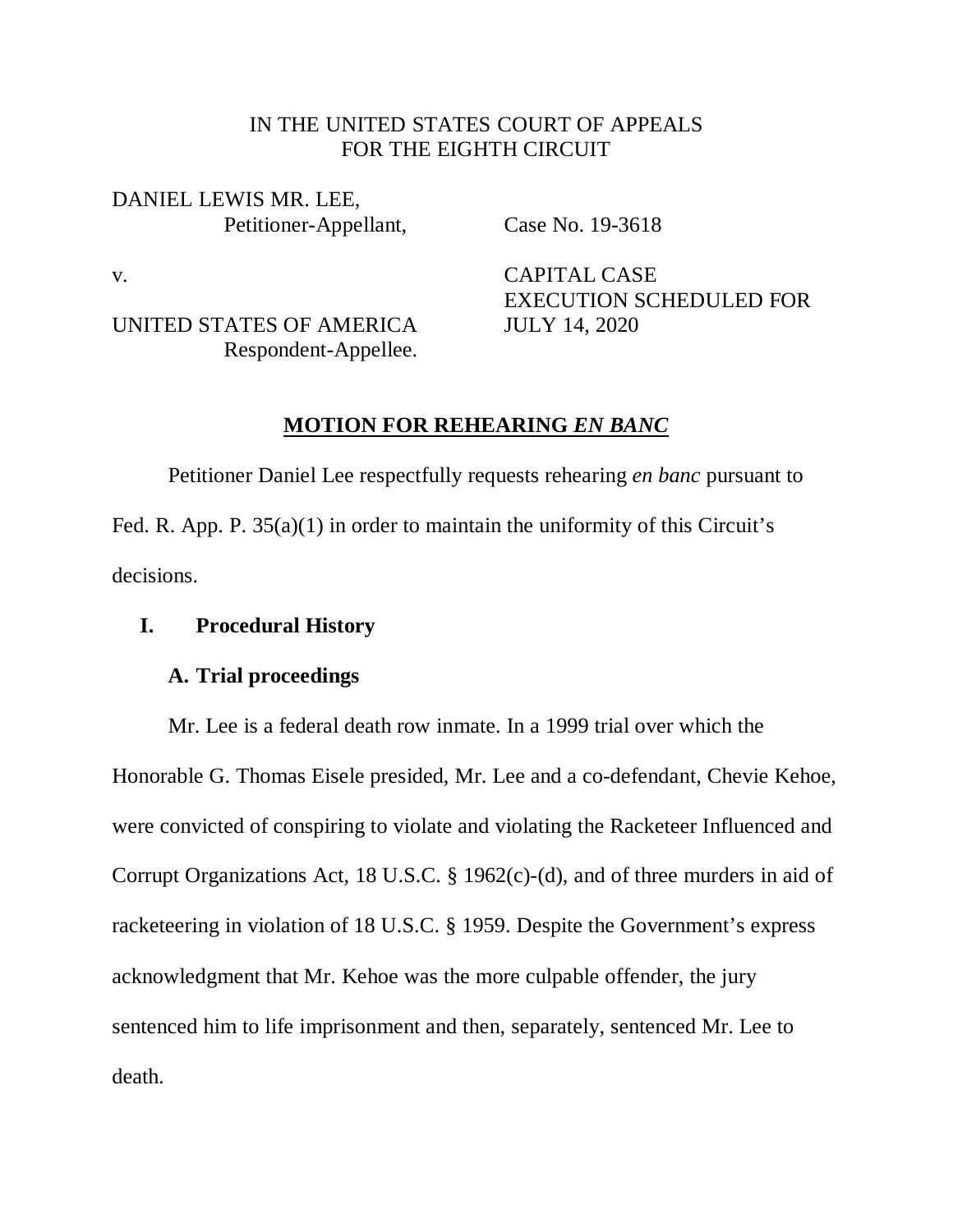A key reason for this perverse result was the jury's belief that Mr. Lee would continue to be a "future danger" if not executed.<sup>[1](#page-1-0)</sup> During the penalty phase, the Government elicited expert evidence that Mr. Lee had been clinically diagnosed as a "psychopath" using the Hare Psychopathy Checklist-Revised (PCL-R), and that this instrument reliably predicted that Mr. Lee would continue to commit violent acts in prison.[2](#page-1-1) As Judge Eisele contemporaneously noted, in the absence of this evidence "it is very questionable whether the jury would have given Defendant Lee the death penalty."[3](#page-1-2)

## **B. Proceedings under 28 U.S.C. § 2255**

 $\overline{a}$ 

The "psychopathy" evidence was not just prejudicial; it was also categorically false. As the Government's own expert, Dr. Thomas V. Ryan, belatedly affirmed in a different federal capital proceeding, there was no scientific basis in 1999 for claiming that the PCL-R was a valid predictor of future dangerousness in prison.<sup>[4](#page-1-3)</sup>

In Mr. Lee's subsequent § 2255 proceeding, post-conviction counsel alleged

<span id="page-1-0"></span><sup>1</sup> *See United States v. Lee,* 715 F.3d 215, 223 (8th Cir. 2013) (stating that the "jury sentenced the two defendants differently" because it believed Kehoe would not be a future danger, but that Lee would).

 $<sup>2</sup>$  No such evidence was introduced during Mr. Kehoe's penalty phase.</sup>

<span id="page-1-3"></span><span id="page-1-2"></span><span id="page-1-1"></span><sup>3</sup> *United States v. Lee*, 89 F. Supp. 2d 1017, 1031 (E.D. Ark. 3/21/00) (Memorandum Opinion and Order regarding Future Dangerousness and the Death Penalty Protocol), *rev'd on other grounds*, 274 F.3d 485, 495 (8th Cir. 2001).

<sup>4</sup> *See* Dkt. 1165-4 (Declaration of Thomas V. Ryan, Ph.D.)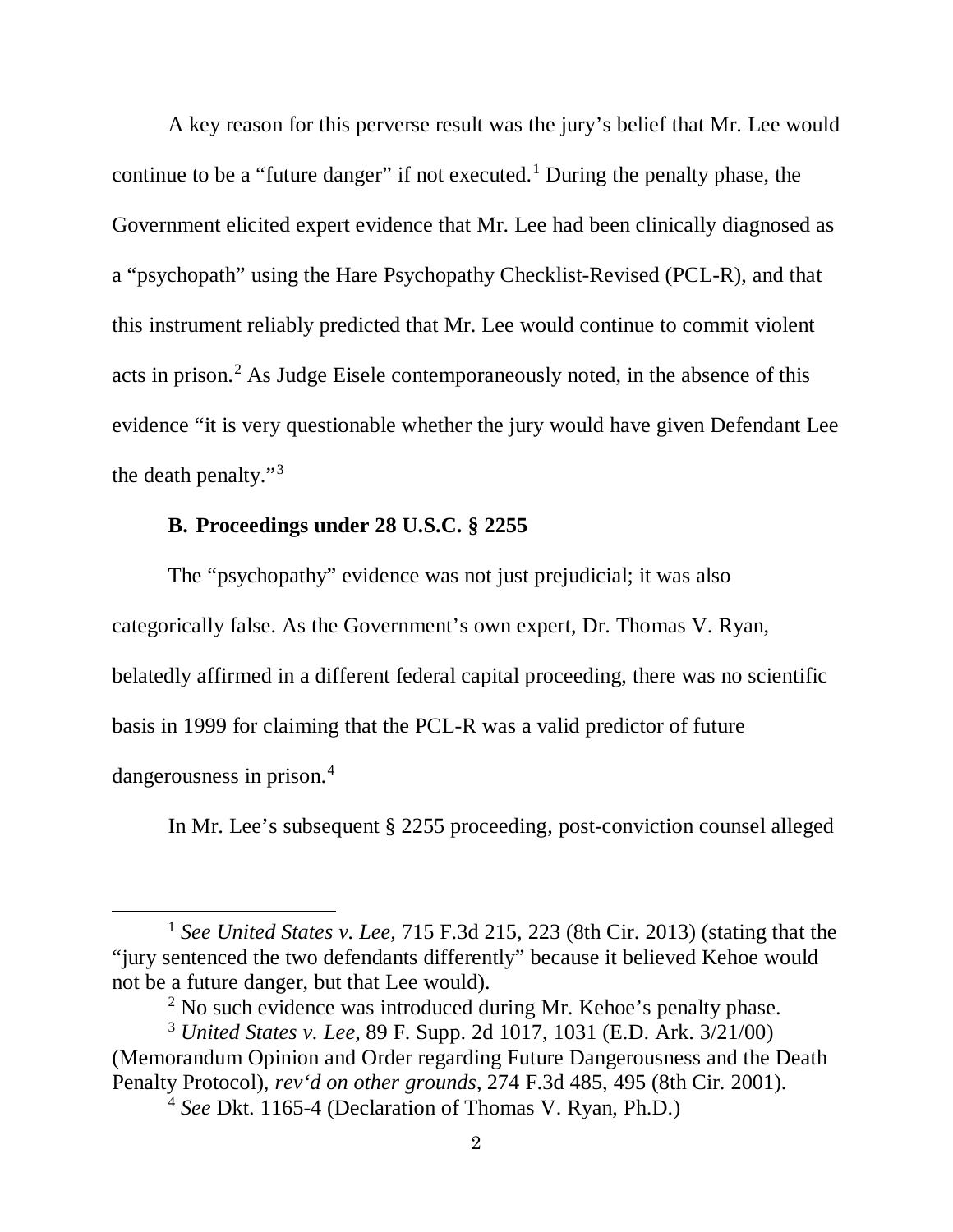that trial counsel were ineffective for failing to raise this readily available challenge.<sup>[5](#page-2-0)</sup> This Court denied relief without an evidentiary hearing.<sup>[6](#page-2-1)</sup> Counsel then moved for reconsideration under Fed. R. Civ. P. 59(e), arguing that the Court erred in denying an evidentiary hearing, misconstrued the factual basis for the Sixth Amendment claim, applied an impermissibly heightened standard to assess *Strickland* prejudice, and incorrectly held that relief was foreclosed based on this Court's decision on an evidentiary issue that relied on a different set of facts and different legal standard for assessing prejudice.<sup>[7](#page-2-2)</sup>

However, relying on *Gonzalez v. Crosby,* 545 U.S. 524 (2005), this Court conducted a "preliminary" analysis to determine a threshold issue: whether the Rule 59(e) motion was "successive."[8](#page-2-3) Finding that it was, this Court held that it was foreclosed from considering the claims.<sup>[9](#page-2-4)</sup>

This "preliminary analysis" closed the door on a pivotal meritorious § 2255 claim. As the Court acknowledged, had it not deemed the motion successive, it "might have determined that an evidentiary hearing was required."<sup>[10](#page-2-5)</sup> Indeed, given that the Government has never contested that the PCL-R evidence was, in fact,

<span id="page-2-0"></span> $\overline{a}$ 

<sup>5</sup> *See* Dkt. 1118.

<sup>6</sup> *See* Dkt. 1163.

<sup>7</sup> *See* Dkt. 1165.

<span id="page-2-5"></span><span id="page-2-4"></span><span id="page-2-3"></span><span id="page-2-2"></span><span id="page-2-1"></span><sup>8</sup> *United States v. Lee*, 2010 WL 5347174, \*1-\*2, \*5 (E.D. Ark. Dec. 22, 2010) (Order Denying Post-judgment Relief).

<sup>9</sup> *Id*. at \*5.  $10 \, \text{Id}$ .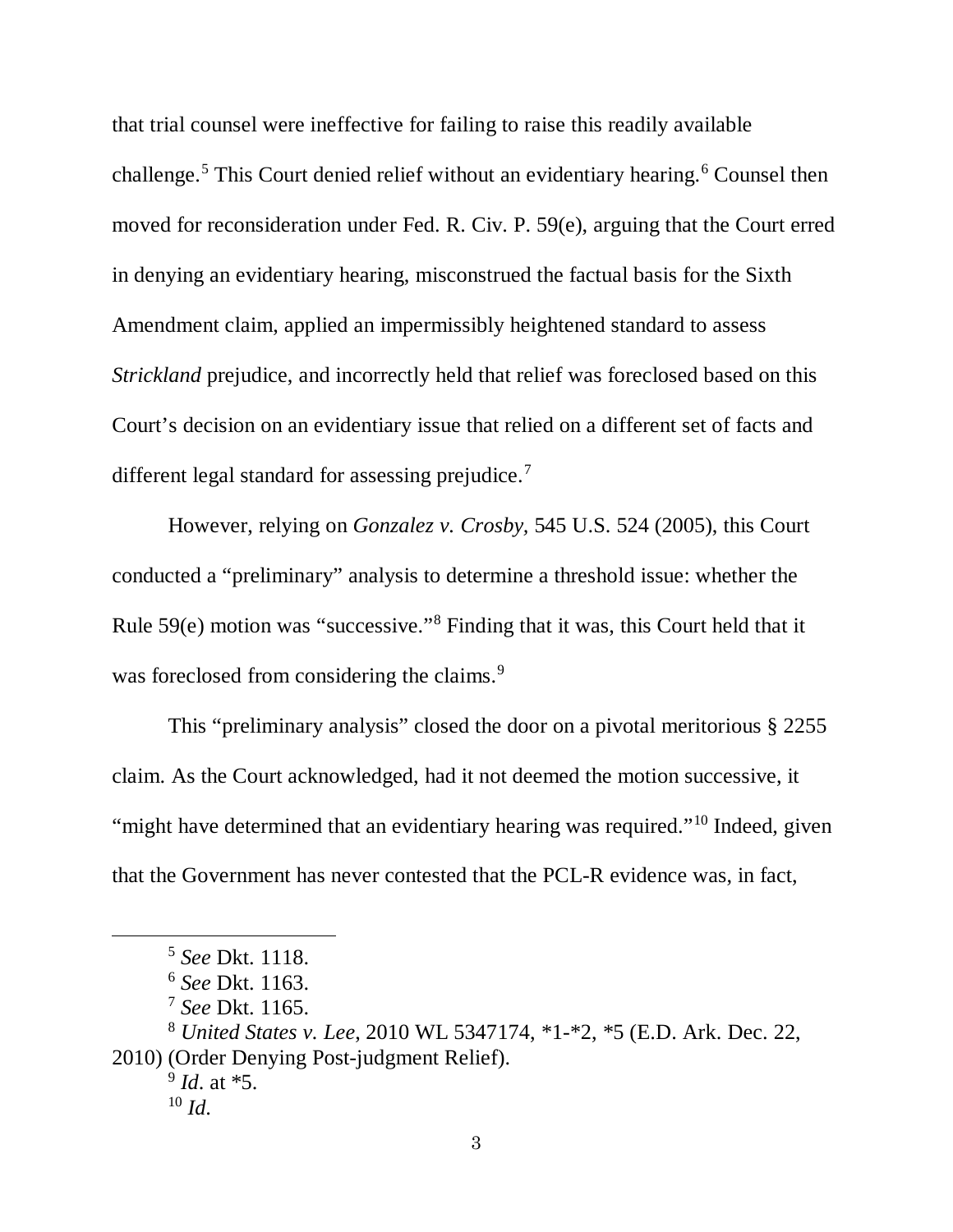unreliable—as well as this Court's own assessment of the powerful effect this evidence had on the jury's sentencing verdict—there is a reasonable probability that the Court would have granted relief on the underlying Sixth Amendment claim after an evidentiary hearing and full merits review.

### **C. Intervening change in the law**

In July of 2019, the Bureau of Prisons notified Mr. Lee that it had scheduled his execution date for December 9, 2019.

On December 4, 2019, the Supreme Court heard oral argument in *Banister v. Davis*, No. 18-6943 (2019), a case concerning a Circuit split over regarding the circumstances in which a timely filed motion pursuant to Fed. R. Civ. P. 59(e) seeking to alter or amend a just-entered judgment can be construed as an improper successive motion under *Gonzalez v. Crosby*, 545 U.S. 524 (2005). This issue was of significant importance to Mr. Lee: his Rule 59(e) motion seeking to alter or amend the judgment denying his § 2255 motion was denied as successive under *Gonzalez*. (Mr. Lee had, in fact, argued at the time that *Gonzalez* did not apply to Rule 59(e) motions, but his arguments were rebuffed by the district court.)

Based on the tone of the *Banister* oral argument, Mr. Lee surmised that his earlier position was likely to prevail at the Supreme Court. Within 48 hours of that argument, Mr. Lee filed a motion seeking to reopen the Rule 59(e) proceedings, and asked that his motion be held in abeyance pending the decision in *Banister*.

4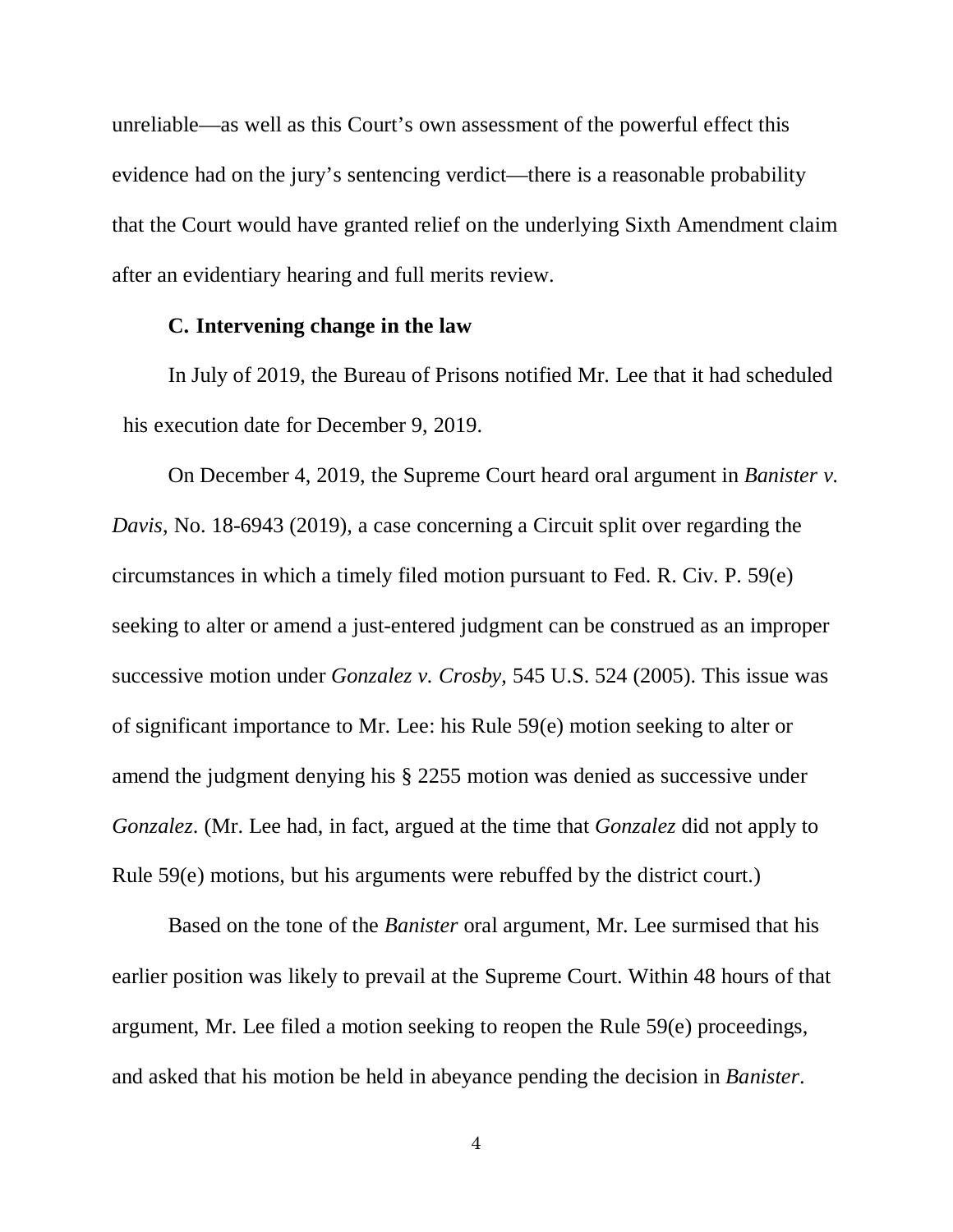Dkts. 1352 & 1353. Given his impending execution date, Mr. Lee also sought to stay of his execution based on *Chambers v. Bowersox*, 197 F.3d 308 (8th Cir. 1999) (*per curiam*), which permits stays based on pending Supreme Court cases which might entitle a death-sentenced prisoner to additional process to have his claims for relief reviewed. Since Mr. Lee's Rule 59(e) motion was denied as "successive," he did not receive full review on the merits; a favorable decision in *Banister* would entitle him to have his Rule 59(e) motion heard anew, and therefore he argued that a stay was warranted under *Chambers.*

The district court granted a stay of execution. Dkt. 1356. The Government took an immediate appeal. Dkt. 1357. But by the time the case was briefed and heard by this Court, however, Mr. Lee's execution date had already come and gone; a different court had enjoined the Government from carrying out any of the scheduled federal executions.

Nonetheless, this Court ordered briefing and oral argument, which was held on January 16, 2020. On June 1, 2020, the Court issued an order vacating the stay, finding that the district court had applied the wrong legal standard in issuing the stay. *See United States v. Lee*, 960 F.3d 1023 (8th Cir. 2020). Coincidentally, the Supreme Court issued its decision in *Banister* that same morning. *See Banister v. Davis*, 590 U.S. \_\_\_, 140 S. Ct. 1698 (2020). As expected, it held that *Gonzalez* does not apply to Rule 59(e) motions. *Banister*, 140 S. Ct. at 1710-11. Three days

5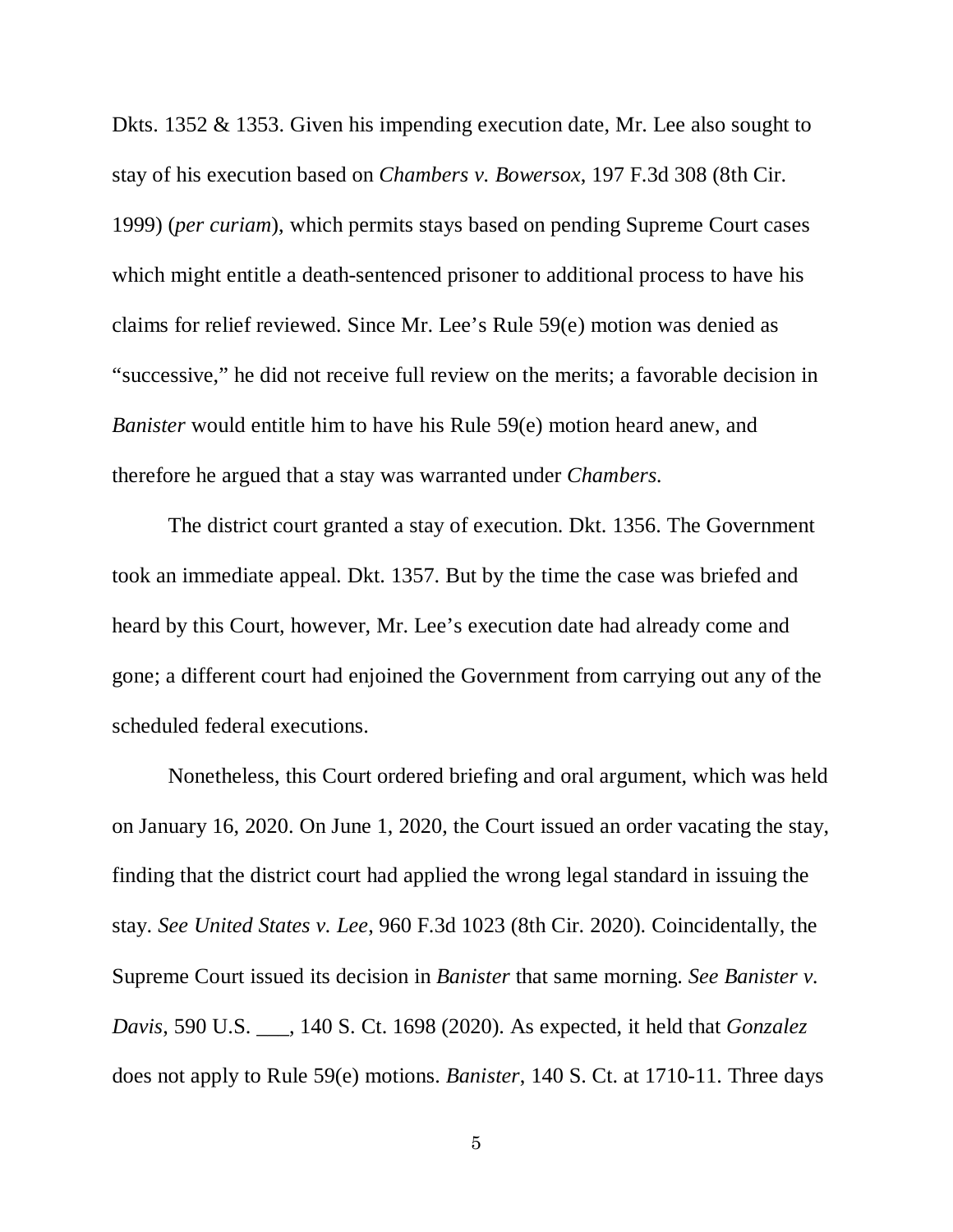later, Mr. Lee filed a supplement to his Rule 60 motion, which described the holding in *Banister* and why the district court's prior ruling deeming that motion successive should be reopened pursuant to Rule 60(b)(6). *See* Dkt. 1377.

The district court denied Mr. Lee's motion on July 2, 2020. Dkt. 1404. Key to its decision was the fact that although the court had, in fact, denied the Rule 59(e) motion as successive, it had also purported to conduct an "alternative merits analysis" of the Sixth Amendment claims and held that they lacked merit.<sup>[11](#page-5-0)</sup> Dkt. 1404 at 13. Mr. Lee argued that this ruling in the alternative was a legal nullity; a court deprived of jurisdiction cannot render a valid decision on the merits under Supreme Court and Circuit law. *See* Dkt. 1352 at 3 n.12; Dkt. 1377 at 7 n.5; Dkt. 1392 at 5-6. But the district court held that it was constrained by this Court's decision vacating the stay, which "recognized the Rule 59(e) Order as including a merits finding throughout these proceedings." Dkt. 1404 at 13.

 $\overline{a}$ 

<span id="page-5-0"></span><sup>&</sup>lt;sup>11</sup> Its sole basis for concluding that the claim was "lacking in merit" was its "finding" that counsel could not be deemed ineffective for failing to raise the relevant challenge at Mr. Lee's 1999 trial because the basis for making the objection was not available until a year later. This "finding" was demonstrably incorrect. Contrary to the Court's finding, Dr. Ryan's declaration made clear that "the basis for a challenge to the use of the PCL-R existed at the time of the [*United States v. Richard*] *Stitt* trial," *see* Dkt. 1165-4 at  $\mathbb{P}$  6—which occurred in 1998, a year before Daniel Lee's trial began. Thus, the lone basis for the court's "merits denial" was clearly erroneous. Such a significant factual error was likely the product of the Court's *Gonzalez* analysis; upon determining that the motion was successive, the Court conducted merely a cursory review of the claim rather than a careful inquiry.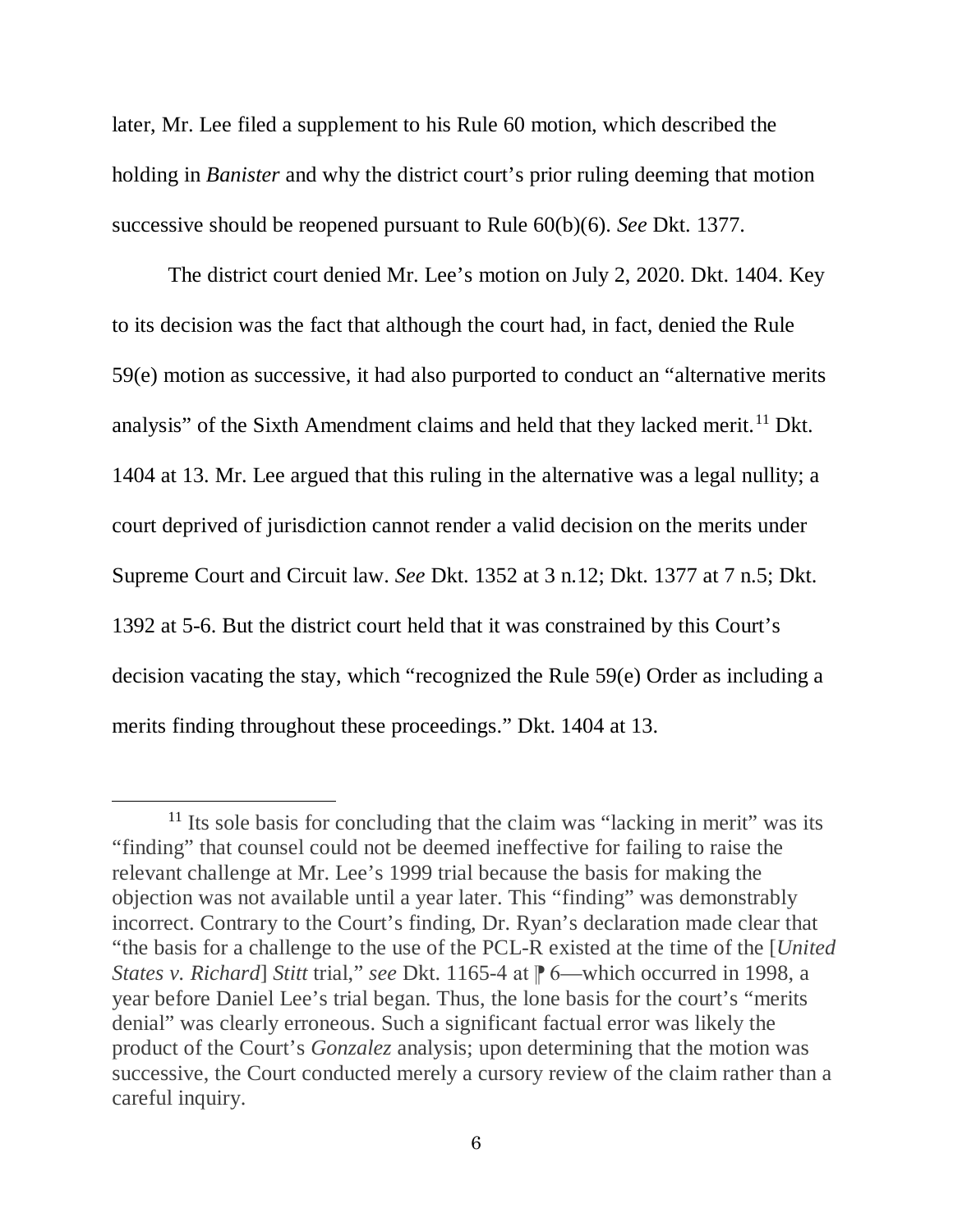Indeed, in its order vacating the stay, this Court held that district court "had rejected a Rule 59(e) motion from Lee on the grounds that it was a successive motion under 28 U.S.C. § 2255(h) *and* lacking in merit" and that because the court "ruled that the claim was 'lacking in merit'" he had already "already received one full round of review on his present claim of ineffective assistance." *Lee*, 960 F.3d at 1024-25.

#### **II. Argument**

The Court's holding deeming the district court's "alternative merits analysis" of Mr. Lee's Sixth Amendment claims valid was clearly erroneous and contrary to well-established Supreme Court and Circuit precedent. It also directly prejudiced the consideration of Mr. Lee's Rule 60 motion in the district court.

It is axiomatic that a court cannot render a merits decision unless it first finds it has jurisdiction to do so. Thus, the district court's purported alternative merits analysis was legally invalid. Once it determined that the claim was successive, it lacked subject-matter jurisdiction to reach the merits. *See Steel Co. v. Citizens for a Better Environment*, 523 U.S. 83, 93-95 (1998); *Ark. Blue Cross & Blue Shield v. Little Rock Cardiology Clinic, P.A*., 551 F.3d 812, 816 (8th Cir. 2009) ("[A] court may not assume 'hypothetical jurisdiction' to decide 'contested questions of law when its jurisdiction is in doubt.'") (quoting *Steel Co*., 523 U.S. at 101); *Crawford v. F. Hoffman-La Roche Ltd*., 267 F.3d 760, 764 (8th Cir. 2001)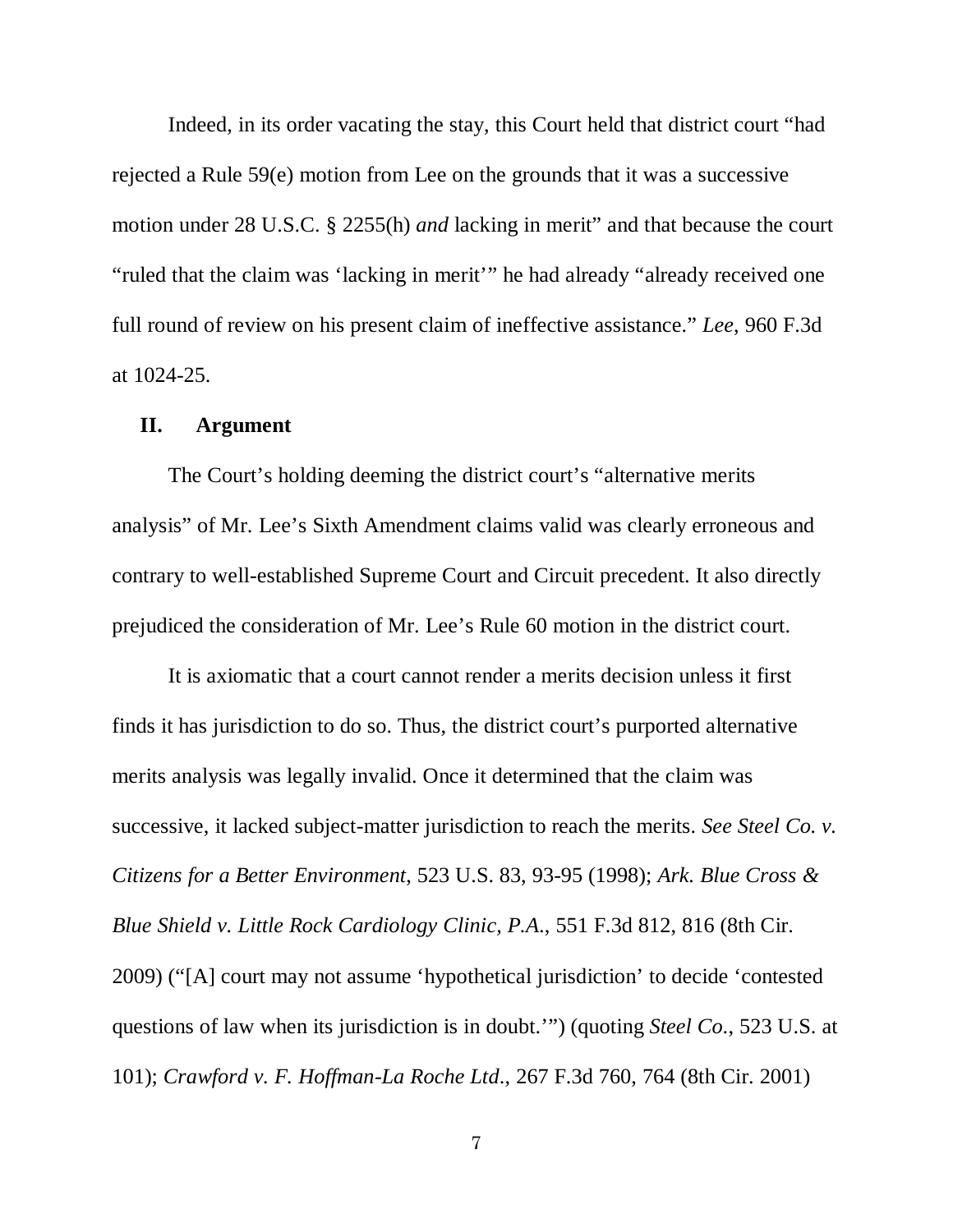("It is axiomatic that a court may not proceed at all in a case unless it has jurisdiction. … Constrained by this fundamental principle, a federal district court may not dismiss a case on the merits by hypothesizing subject-matter jurisdiction.") (citations omitted); *Wivell v. Wells Fargo Bank, N.A*., 773 F.3d 887, 896 (8th Cir. 2014) (district court erred in resolving merits of the claims after determining it lacked subject-matter jurisdiction); *Cf. Kangas v. Kieffer*, 495 Fed. Appx. 749, 750 n.2 (8th Cir. 2012) (district court improperly considered merits of claim "even as it concluded it lacked personal jurisdiction.").

Here, the district court explicitly stated that Mr. Lee's Sixth Amendment claim regarding trial counsel's failure to properly challenge the "psychopathy" evidence at his trial was successive. That was the end of the matter. Any "alternative merits analysis" about these claims was a dead letter. A district court cannot properly consider the merits of a claim—"at all"—unless it has jurisdiction. *Crawford*, 267 F.3d at 764. Indeed, in *Arnold v. Wood*, 238 F.3d 992, 997-98 (8th Cir. 2001), this Court held that a district court's merits ruling on an untimely Rule 59(e) motion was *ultra vires*. Once the Court determined it did not have jurisdiction, any further merits analysis "was effectively a nullity." *Id*.

Indeed, even where a court (in a capital habeas case) ultimately agrees with a ruling's outcome, it cannot merely accept it if it was premised on hypothetical jurisdiction. *See Leal Garcia v. Quarterman*, 573 F.3 214 (5th Cir. 2009)

8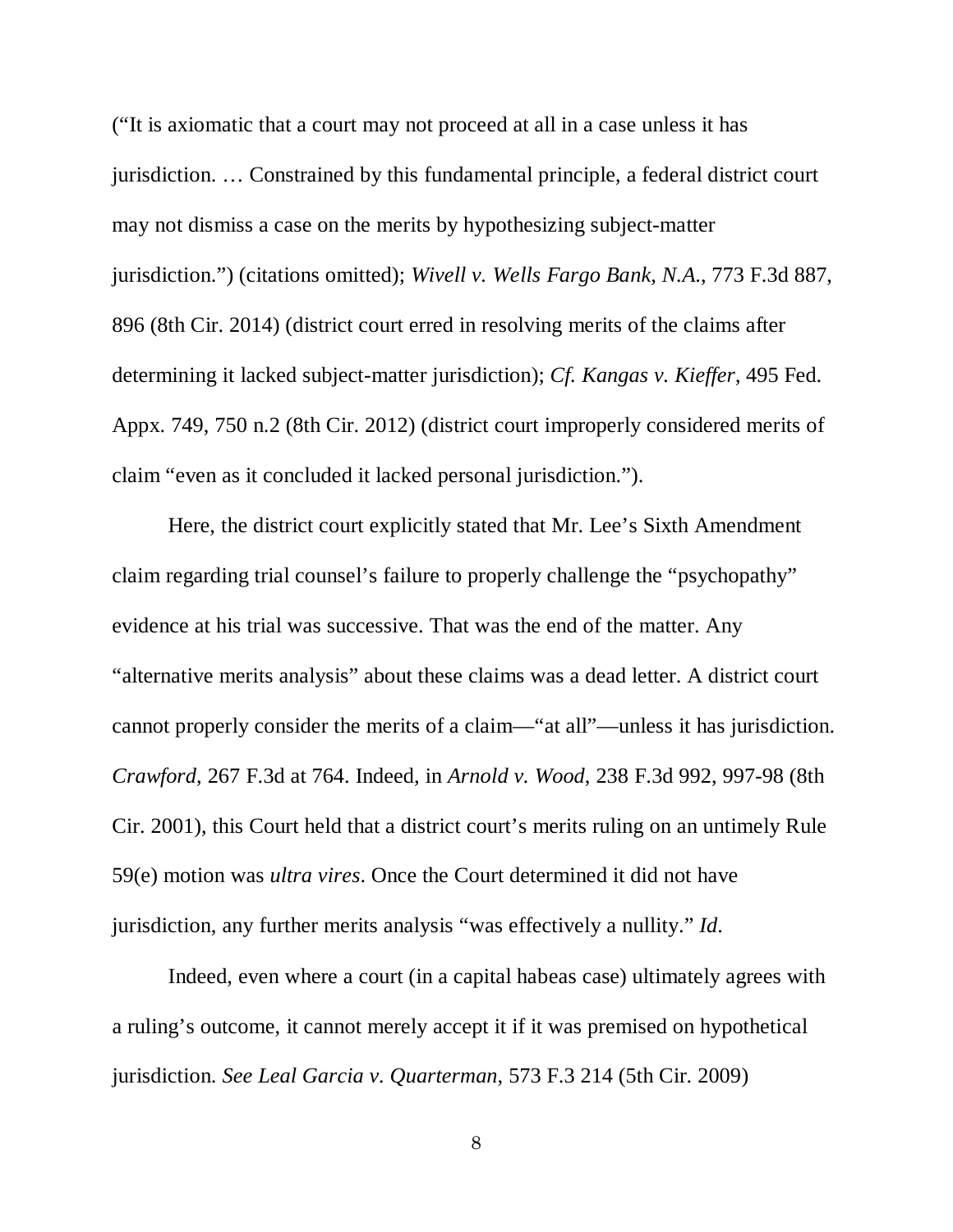(reversing where second-in-time petition deemed nonsuccessive; vacating district court's merits ruling "based on its erroneous assumption of hypothetical jurisdiction," but dismissing after conducting its own merits review).

The panel opinion holding that the district court's "alternative merits analysis" was valid and binding was plainly contrary to Circuit law. Respectfully, the *en banc court* should rehear this case to secure or maintain uniformity of the court's decisions. The panel's published opinion is out of step with wellestablished Circuit precedent that holds a district court may not assume hypothetical jurisdiction to render a merits decision and is due to be vacated.

### **CONCLUSION**

For the foregoing reasons, Mr. Lee respectfully request that his motion for rehearing *en banc* be granted.

### Respectfully submitted,

/s/ Morris H. Moon /s/ George G. Kouros Morris H. Moon George G. Kouros Bar# 24032750 (TX) Bar # 420813 (CT) Federal Capital Habeas Project Federal Capital Habeas Project 6411 Ivy Lane, Suite 710 6411 Ivy Lane, Suite 710 Greenbelt, MD 20770 Greenbelt, MD 20770 (713) 880-3556 (301) 821-0855 Morris\_Moon@fd.org George\_Kouros@fd.org

Assistant Federal Public Defender Assistant Federal Public Defender

Counsel for Daniel Lee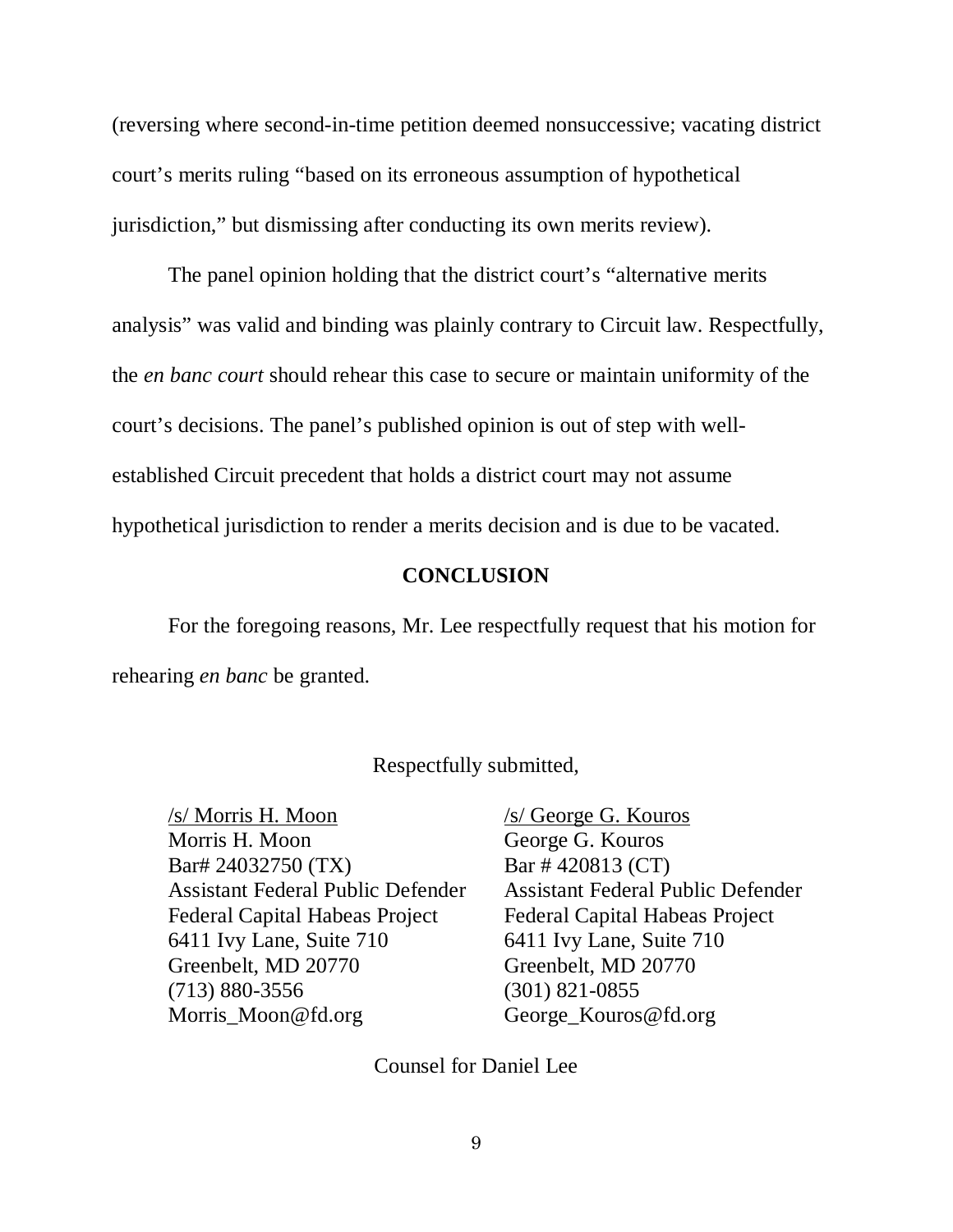## **CERTIFICATE OF COMPLIANCE**

Pursuant to Fed. R. App. P.  $32(g)(1)$ , the undersigned hereby certifies that this motion complies with the type-volume limitation of Fed. R. App. P.  $27(d)(2)(A)$ .

1. Exclusive of the exempted portions of the motion, as provided in Fed. R. App. P. 32(f), the motion contains 2,032 words.

2. The motion has been prepared in proportionally spaced typeface using Microsoft Word for Office Professional Plus 2016 in 14-point Times New Roman font. As permitted by Fed. R. App. P.  $32(g)(1)$ , the undersigned has relied on the word count feature of this word processing system in preparing this certificate.

/s/ George G. Kouros GEORGE G. KOUROS July 14, 2020